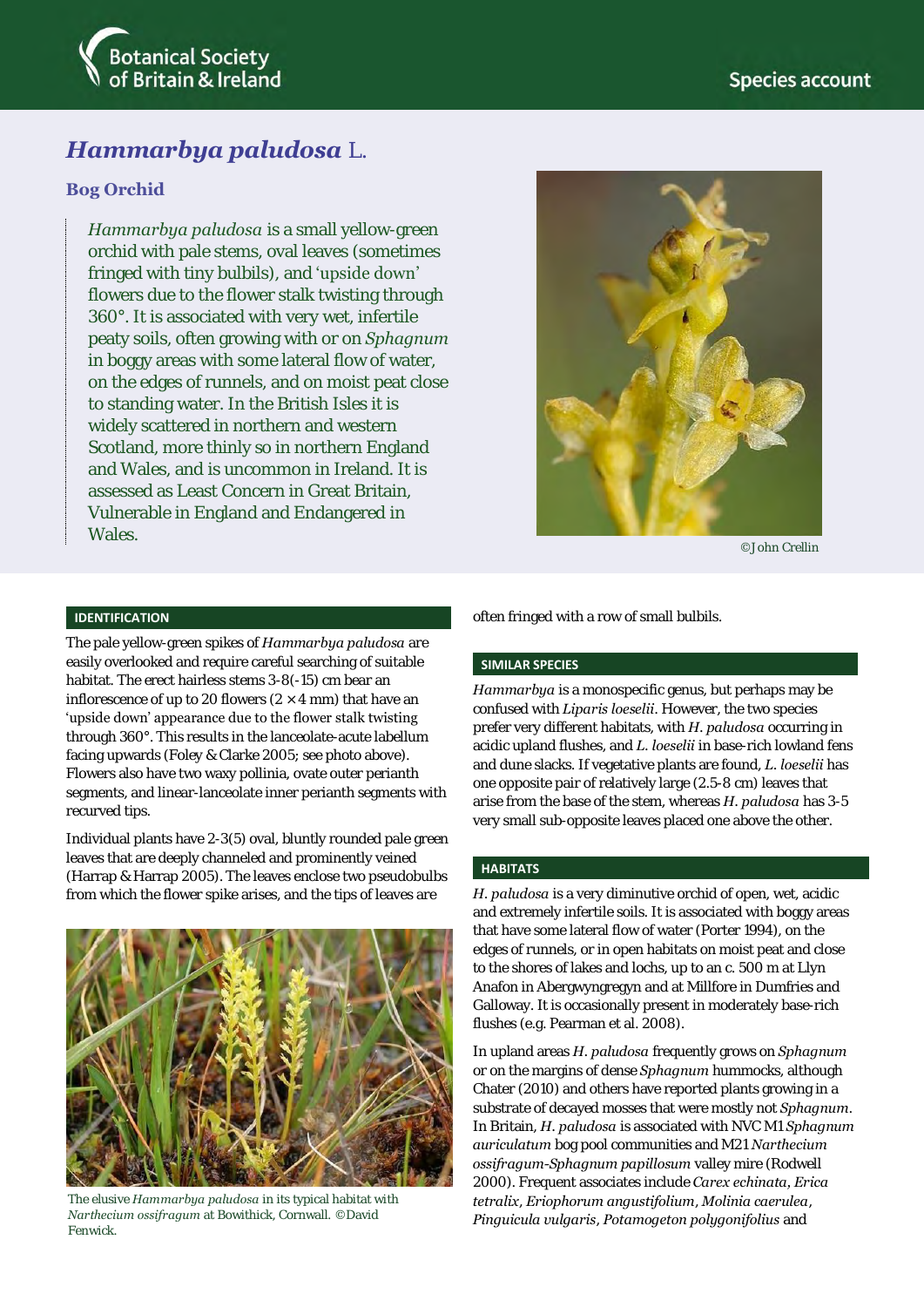## *Hammarbya paludosa* L.

*Rhynchospora alba*.

## **BIOGEOGRAPHY**

*H. paludosa* has a Circumpolar Boreal-montane distribution (Carey & Dines 2002), occurring in northern and central Europe, extending from 69°N in Scandinavia, to the Italian Alps (where there is just one location) and Romania. There are also records from North America where it occurs from Alaska eastwards to Ontario and south to Minnesota, and in Asia where locations are scattered across southern Siberia to Japan (Harrap & Harrap 2005).

Its British range is generally northern and western, with notable exceptions including south Hampshire and Dorset, and in particular the New Forest. It is also very thinly scattered in the lowlands of eastern and south-east England, although many of these populations have not been recorded in recent years, and in 2000 plants were stolen from the sole remaining site in eastern England.

*H. paludosa* is relatively widespread in north-western Scotland, but is rare in Ireland, currently known from only six sites (Foley & Clarke 2005). It is also now uncommon in Wales, occurring at just a few scattered localities (c. 20) across Breconshire, Radnorshire, Carmarthenshire, Pembrokeshire, Cardiganshire and Caernarvonshire.

### **ECOLOGY**

*H. paludosa* is a very small perennial hemicryptophyte of



Distribution of *Hammarbya paludosa* in Great Britain and Ireland.

open, extremely infertile soils, flowering from June to September (occasionally into October), although flowering is erratic from year to year, making the recording of this species challenging.

The inflorescence arises from a basal swelling (pseudobulb) that is formed at the tip of a vertical rhizome and is subsequently enclosed by the leaf sheaths. Following flowering and fruiting, the inflorescence dies off and a new pseudobulb is formed from continued rhizomatous growth originating from a bud at the base of the old pseudobulb. Although theoretically it is possible to produce and retain a long line of these pseudobulbs in successive years, in practice only the two most recent survive (Harrap & Harrap 2005).

The pseudobulbs also act as storage organs for nutrients that 'infect' the root-hairs and leaf bases and provide the orchid with most of its 'food'. These nutrients are supplied via a mycorrhizal fungus, including species belonging to the *Epulorhiza* genus (Illyés et al. 2010).

Although not a nectar-rewarding orchid, cross-pollination is thought to involve small insects, including the gnat *Sciara thomae*, with the 'dust-like' seeds later dispersed via wind and water. *H. paludosa* is also capable of reproducing and dispersing vegetatively via tiny bulbils; bud-like structures that develop and can be abundant on the leaf margins. These bulbils eventually detach and, if they then become infected with the mycorrhizal fungus, may eventually lead to the formation of new plants. This probably accounts for the presence of 'clumps' of *H. paludosa* that are often observed in the field.

### **THREATS**

The main threats are linked to habitat destruction or degradation through drainage, overgrazing (particularly in the uplands) and undergrazing (mainly in the lowlands). High grazing pressure can damage and compact soils, restrict flowering and seed production as well as dislodging plants that are only loosely attached to the substrate. It is not just livestock that trample plants and damage soils, and botanists should take great care when monitoring existing populations.

The destruction and subsequent fragmentation of *H. paludosa* populations, particularly in southern England, has also greatly restricted the ability for propagules to colonise new locations outside of its existing range. Unfortunately, the threat of theft is also very real.

#### **MANAGEMENT**

Grazing is required to maintain open conditions and may also be needed to create suitable micro-habitat for the germination of propagules, but grazing pressure should not lead to the erosion or excessive poaching of vulnerable peat soils and vegetation, and if possible should be avoided altogether in the summer months to allow the majority of plants to flower and set seed/detach bulbils. *H. paludosa* is found on very infertile